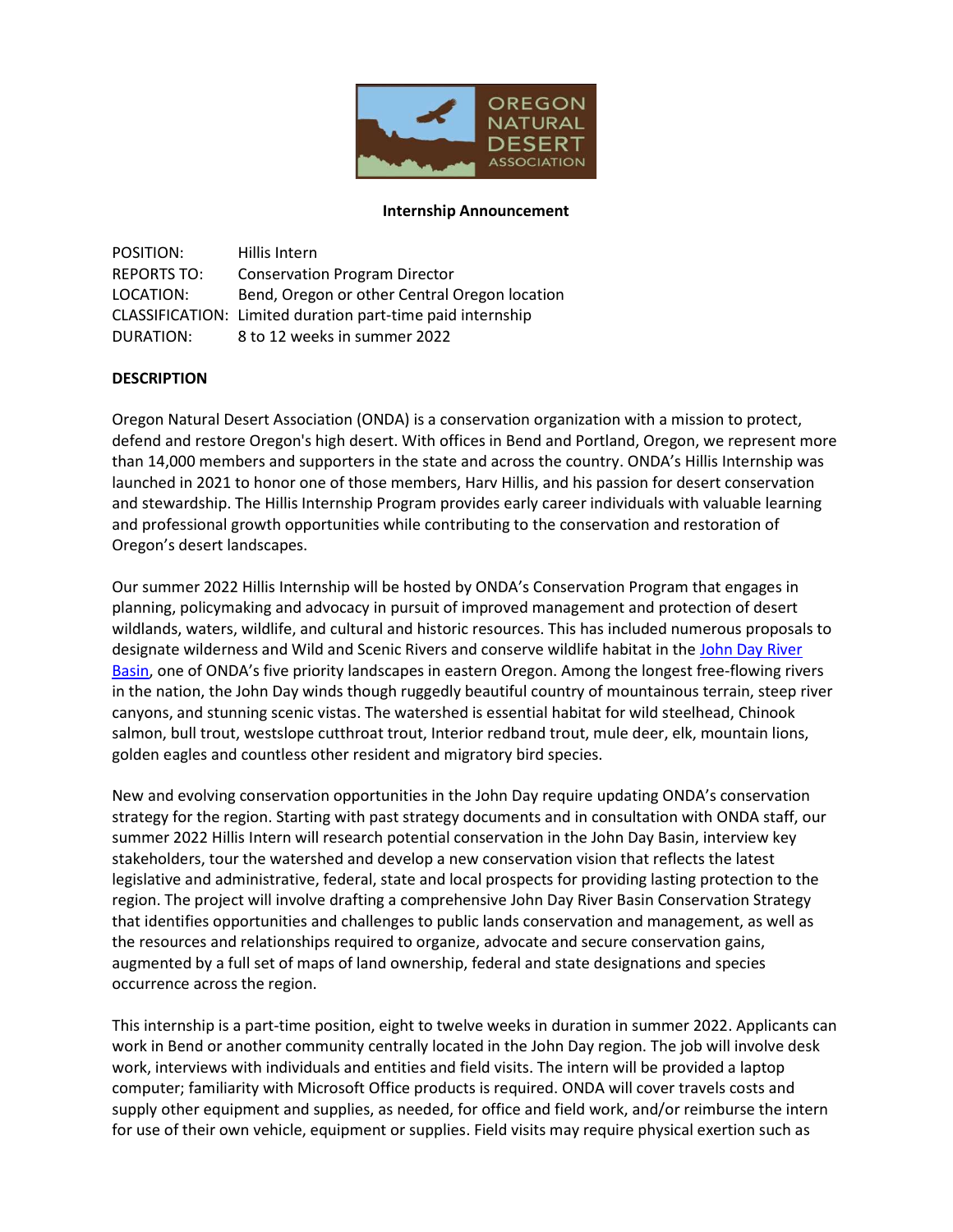prolonged hiking over rough or steep terrain. The intern will be expected to conduct duties in a safe and orderly manner so as not to endanger self and others, or damage property with which they are entrusted. Office activities will require prolonged periods of sitting and computer work.

# SKILLS GAINED

The intern will develop a broad and deep understanding of public lands management, natural resource conservation, natural history, legislative and administrative processes and policymaking, and local and tribal perspectives and preferences in the John Day River Basin. They will enhance their research, writing, and organizing skills, and build relationships with stakeholders and constituencies; local, state and federal decision-makers; and tribal, community and conservation organizations that are the foundation of a successful career in advocacy and policymaking. Finally, they will make new friends and important contacts with staff, members, and supporters at ONDA, and our members and supporters dedicated to conservation of Oregon's high desert and the John Day River Basin.

## ELIGIBILITY & DESIRED QUALIFICATIONS

The Hillis Internship is open to early career individuals with a demonstrated interest in ONDA's conservation mission. Early career individuals are defined as:

- 1) Students currently enrolled in a post-secondary educational institution (e.g., undergraduate, graduate, 4-year university, 2-year college, trade school, etc.);
- 2) Recent graduates who have completed a post-secondary degree or certificate within the past 12 months, or
- 3) Independent students who are pursuing an education or experience formal or informal, within or without the bounds of a traditional educational institution – in a subject area related to ONDA's mission and the internship.

### **COMPENSATION**

This internship is a 15-20 hour/week part-time position paying \$19/hour. It includes pro-rated paid holidays, plus food and travel costs for field activities. Transportation, equipment and training are provided by ONDA.

### TO APPLY

ONDA uses an anonymous applicant screening process to ensure fair and objective applicant evaluation. To help facilitate this review, please submit your application via email, with your email including two separate attachments as follows:

- 1) Attachment #1: A single page that includes your name, address, email and telephone number. Do not include this identifying information anywhere else in your attachments.
- 2) Attachment #2: A cover letter (without your name, address, email or telephone number) describing your qualifications and interest in the internship, resume (without your name, address, email or telephone number), and the contact information for two references. This information should be combined into a single .doc or .pdf file.

Please submit these application materials to Hillisintern@onda.org no later than 5:00PM (Pacific Time), July 6, 2022.